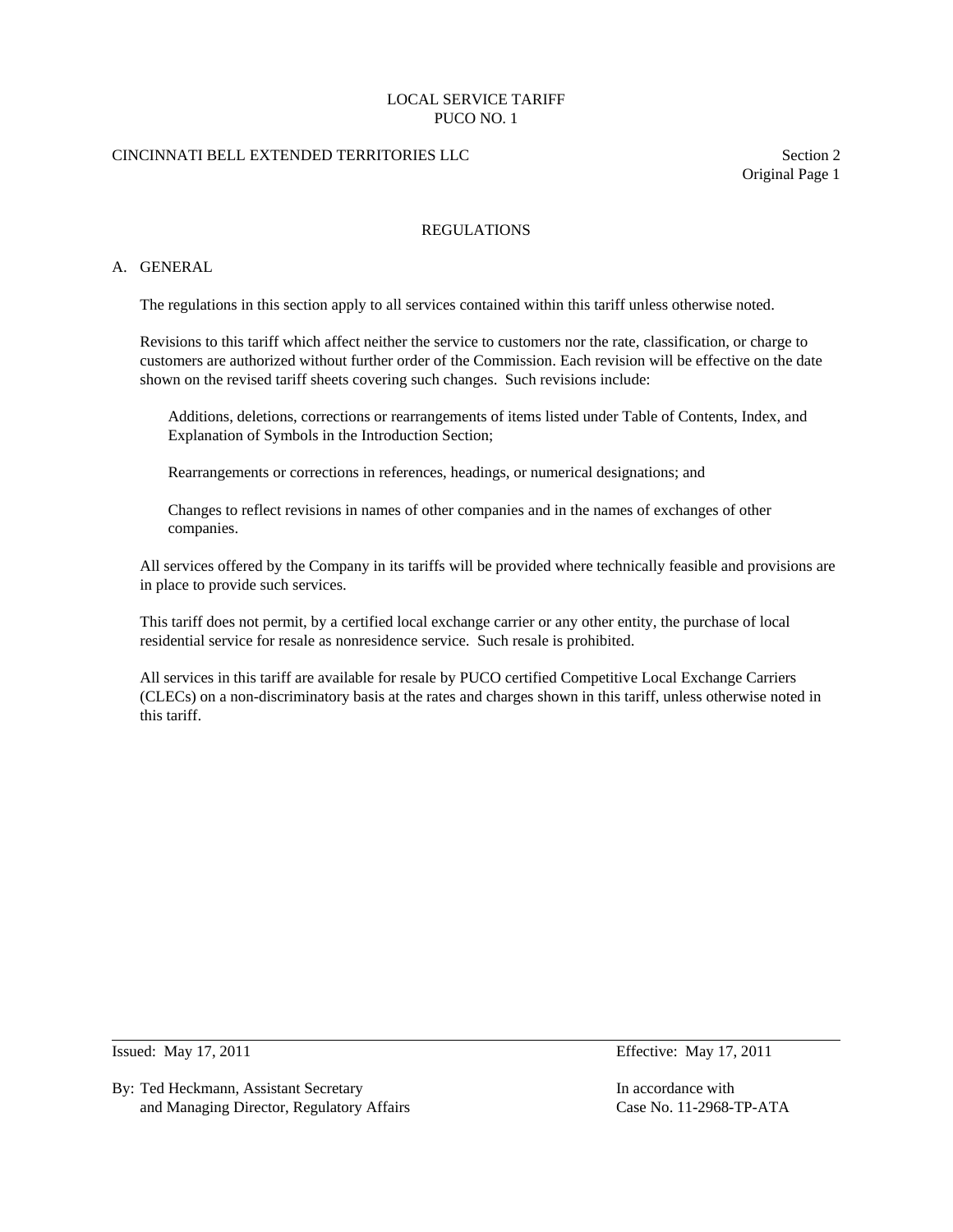# CINCINNATI BELL EXTENDED TERRITORIES LLC Section 2

Original Page 2

#### REGULATIONS

#### B. OBLIGATION AND LIABILITY OF THE COMPANY

1. Liability Limitations

 Approval of language contained in this tariff by the PUCO does not constitute a determination by the Commission that the limitation of liability imposed by the Company should be upheld in a court of law. Approval by the Commission merely recognizes that since it is a court's responsibility to adjudicate negligence and consequent damage claims, it is also the court's responsibility to determine the validity of any exculpatory clauses.

#### 2. Availability of Facilities

 The Company's obligation to furnish service or to continue to furnish service is dependent on its ability to obtain, retain, and maintain without unreasonable expense suitable rights and facilities, and to provide for the installation of those facilities required incident to the furnishing and maintenance of that service.

3. Transmitting Messages

 The Company does not undertake to transmit messages but offers the use of its facilities for communications between its customers.

 $\overline{a}$ 

By: Ted Heckmann, Assistant Secretary **In accordance with** In accordance with and Managing Director, Regulatory Affairs Case No. 11-2968-TP-ATA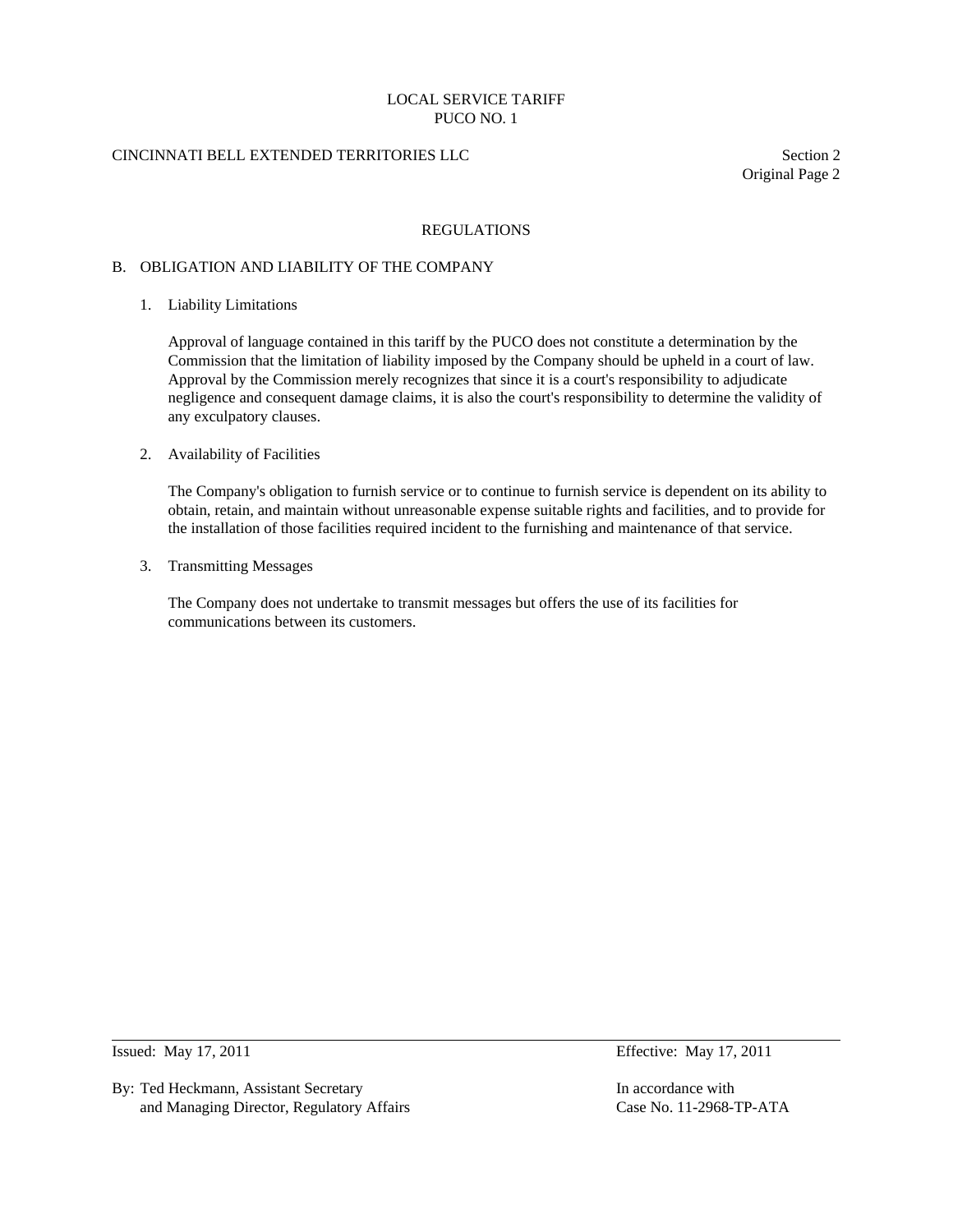# CINCINNATI BELL EXTENDED TERRITORIES LLC Section 2

Original Page 3

#### REGULATIONS

#### B. OBLIGATION AND LIABILITY OF THE COMPANY (Continued)

4. Service Irregularities and Interruptions

 The services and facilities furnished by the Company subject to the terms, conditions, and limitations herein specified.

 The Company incorporates, by reference, and will adhere to the guidelines for subscriber billing adjustments for BLES, as found in Chapter 4901:1-6-12 O.A.C.

 No credit allowance will be made for interruptions due to electric power failure where the customer is responsible for providing electric power.

 Credit allowance for interruptions of pay telephone service lines, or other usage based service will not affect the number of local messages or usage to which the customer is entitled during a given billing period.

 The liability of the Company for damages arising out of mistakes, omissions, interruptions, delays or errors, or defects in transmission occurring in the course of furnishing service or facilities and not caused by the negligence of the customer, or of the Company in failing to maintain proper standards of maintenance and operation and to exercise reasonable supervision, will in no event exceed an amount equivalent to the proportionate charge to the customer for the period of service during which such mistake, omission, interruption, delay or error, or defect in transmission occurs.

 The customer indemnifies and saves the Company harmless against claims for libel, slander, or infringement of copyright arising from the material transmitted over its facilities; against claims for infringement of patents arising from combining with, or using in connection with, facilities of the Company, apparatus and systems of the customer; and against all other claims arising out of any act or omission of the customer in connection with the facilities provided by the Company; and against any and all losses from damage to the customer's facilities or equipment attached or connected to facilities furnished by the Company.

 $\overline{a}$ 

By: Ted Heckmann, Assistant Secretary **In accordance with** In accordance with and Managing Director, Regulatory Affairs Case No. 11-2968-TP-ATA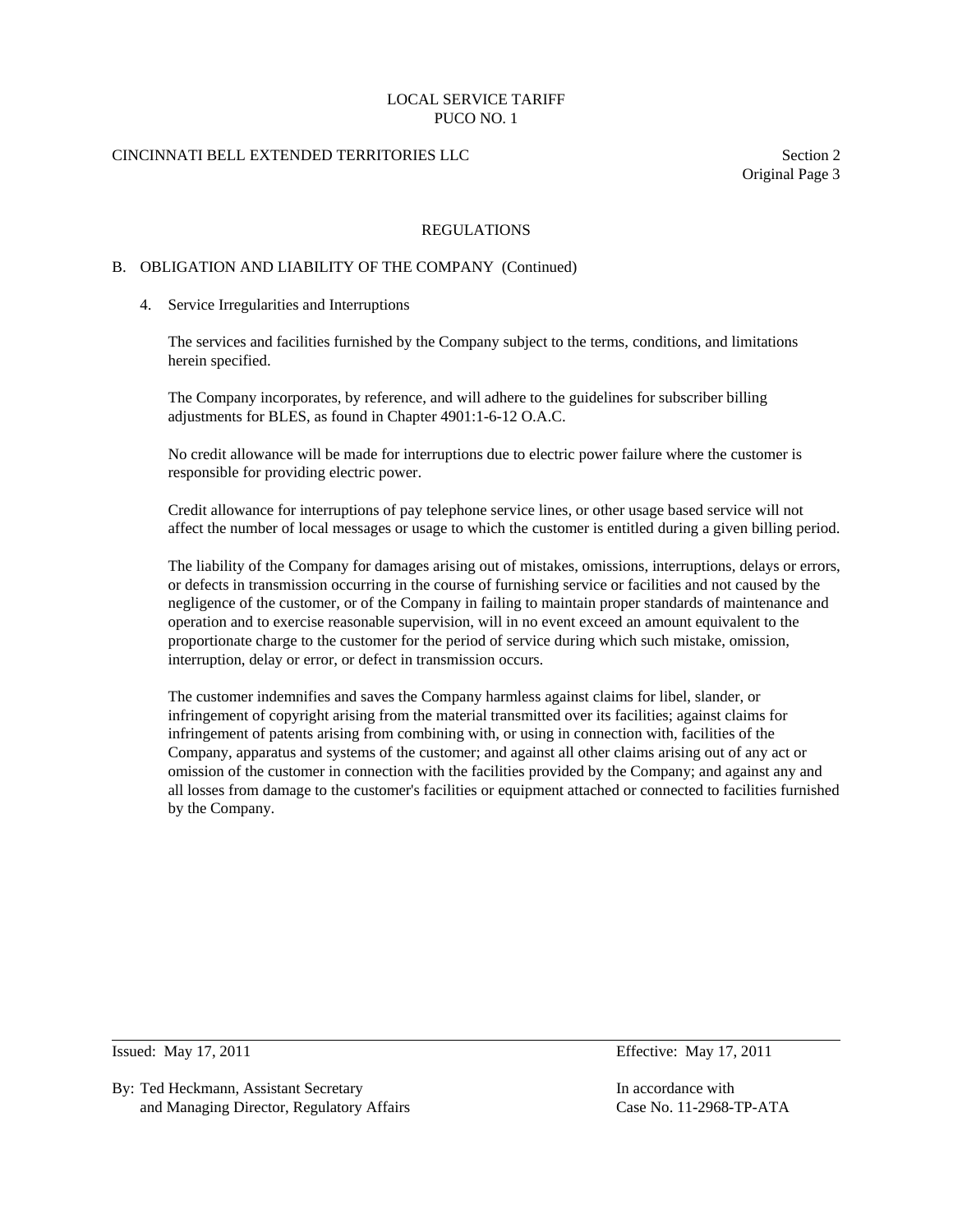# CINCINNATI BELL EXTENDED TERRITORIES LLC Section 2

Original Page 4

### REGULATIONS

#### B. OBLIGATION AND LIABILITY OF THE COMPANY (Continued)

5. Use of Connecting Company Lines

 When the lines of other companies are used in establishing connections to points not reached by the Company's lines, the Company is not liable for any act or omission of the other company or companies.

6. Defacement of Premises

 The Company is not liable for any defacement or damage to the customer's premises resulting from the existence of the Company's equipment and associated wiring on such premises, or from the installation or removal thereof, when such defacement or damage is not the result of the negligence of the Company.

 When the customer is a tenant and requests an installation that could, in the opinion of the Company, result in damage to the property of the owner, the customer must obtain, prior to installation, a written release from the owner or his authorized agent absolving the Company of liability.

 $\overline{a}$ 

By: Ted Heckmann, Assistant Secretary **In accordance with** In accordance with and Managing Director, Regulatory Affairs Case No. 11-2968-TP-ATA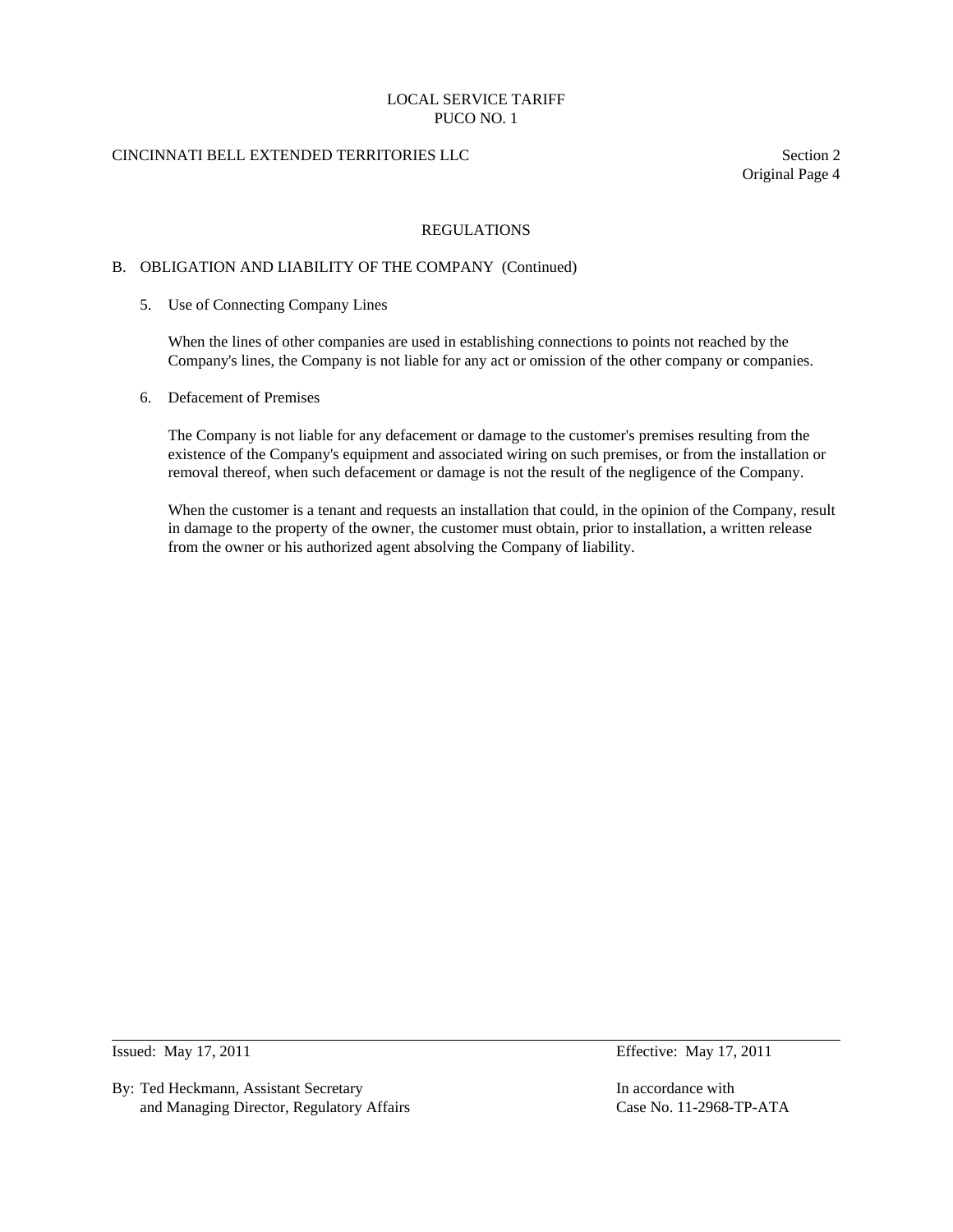# CINCINNATI BELL EXTENDED TERRITORIES LLC Section 2

Original Page 5

### REGULATIONS

#### C. USE OF SERVICE AND FACILITIES

1. Ownership and Use of Service and Equipment

 Equipment and lines furnished by the Company on the premises of a customer are the property of the Company, whose agents and employees have the right to enter the premises at any reasonable hour for the purpose of installing, inspecting, maintaining, or repairing the equipment and lines, or upon termination of the service, for the purpose of removing such equipment or lines.

 Equipment furnished by the Company must, upon termination of service for any cause whatsoever, be returned to the Company in good condition, except for reasonable wear and tear.

- 2. Connections of Customer-Provided Terminal Equipment, Communications Systems, and Inside Wire
	- a. General

 Terminal equipment, communications systems, protective circuitry, and inside wire provided by the customer may be connected at the customer's premises to telecommunications services furnished by the Company where such connections are made in accordance with the provisions of Part 68 of the Federal Communications Commission's (FCC) Rules and Regulations and any Company tariffs and/or service agreements, as are now in effect or may become effective.

b. Responsibility of the Customer

 The customer will be responsible for the installation, operation and maintenance of any customer-provided terminal equipment, communications system, or inside wire. No combinations of customer-provided terminal equipment, communications systems, or inside wire shall require change in or alteration of the equipment or services of the Company, cause electrical hazards to Company personnel, damage to Company equipment, malfunction of Company billing equipment, or degradation of service to persons other than the user of the subject terminal equipment or communications system, the calling or called party. Upon notice from the Company that customer-provided terminal equipment, communications system, or inside wire is causing such hazard, damage, malfunction or degradation of service, the customer must make whatever changes are necessary to remove or prevent such hazard, damage, malfunction or degradation of service.

 The customer will be responsible for the payment of a Maintenance of Service Charge as provided in the Company's service agreements for visits by a Company employee to the customer's premises when a service difficulty or trouble report results from the use of customer-provided terminal equipment, communications system, or inside wire.

 $\overline{a}$ 

By: Ted Heckmann, Assistant Secretary In accordance with and Managing Director, Regulatory Affairs Case No. 11-2968-TP-ATA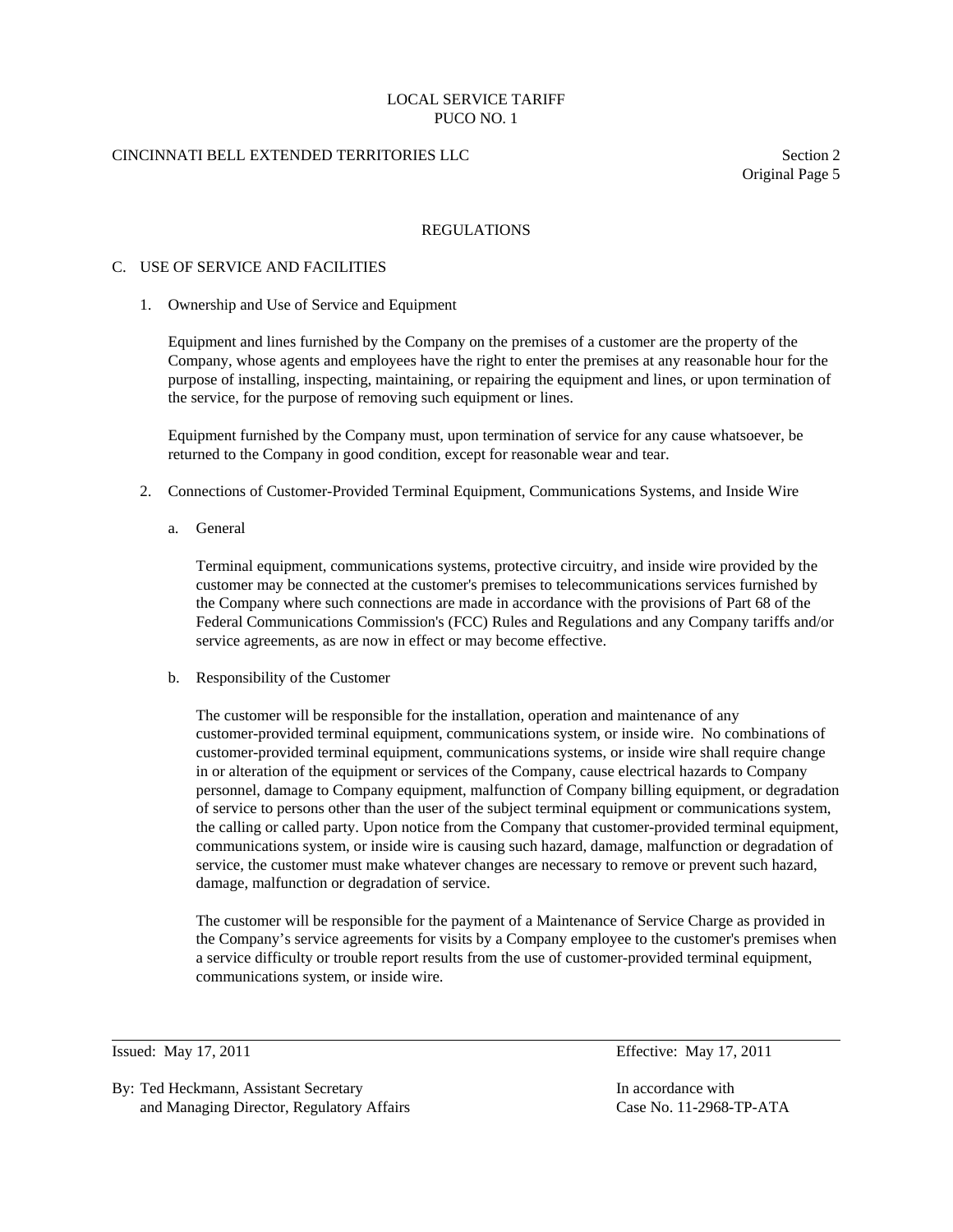### CINCINNATI BELL EXTENDED TERRITORIES LLC Section 2

Original Page 6

#### REGULATIONS

#### C. USE OF SERVICE AND FACILITIES (Continued)

- 2. Connections of Customer-Provided Terminal Equipment, Communications Systems, and Inside Wire (Continued)
	- b. Responsibility of the Customer (Continued)

 The Customer assumes the risk of loss of service, damage to property or death or injury of the Customer or the Customer's agent with respect to operation and maintenance of any customer-provided terminal equipment, communications system, or inside wire. The customer will save the Company harmless from any and all liability, claims, or damage suits arising out of the customer's operation and maintenance of any customer-provided terminal equipment, communications system, or inside wire.

c. Responsibility of the Company

 Telecommunications services are not represented as adapted to the use of customer-provided terminal equipment or communications systems. Where customer-provided terminal equipment or communications systems are used with telecommunications services, the responsibility of the Company shall be limited to the furnishing of service components suitable for telecommunications services and to the maintenance and operation of service components in a manner proper for such services. Subject to this responsibility the Company will not be responsible for:

 The through transmission of signals generated by the customer-provided terminal equipment or communications systems or for the quality of, or defects in such transmission, or

the reception of signals by customer-provided terminal equipment or communications systems, or

address signaling where such signaling is performed by customer-provided signaling equipment.

 The Company will, at the customer's request, provide information concerning interface parameters needed to permit customer-provided terminal equipment to operate in a manner compatible with telecommunications services.

 The Company may make changes in its telecommunications services, equipment, operations or procedures, where such action is not inconsistent with Part 68 of the Federal Communications Commission's Rules and Regulations. If such changes can be reasonably expected to render any customer's terminal equipment or communications system incompatible with telecommunications services, or require modification or alteration of such customer-provided terminal equipment or communications systems, or otherwise materially affect its use or performance, the customer will be given adequate notice, in writing, to allow the customer an opportunity to maintain uninterrupted service.

 $\overline{a}$ 

By: Ted Heckmann, Assistant Secretary In accordance with and Managing Director, Regulatory Affairs Case No. 11-2968-TP-ATA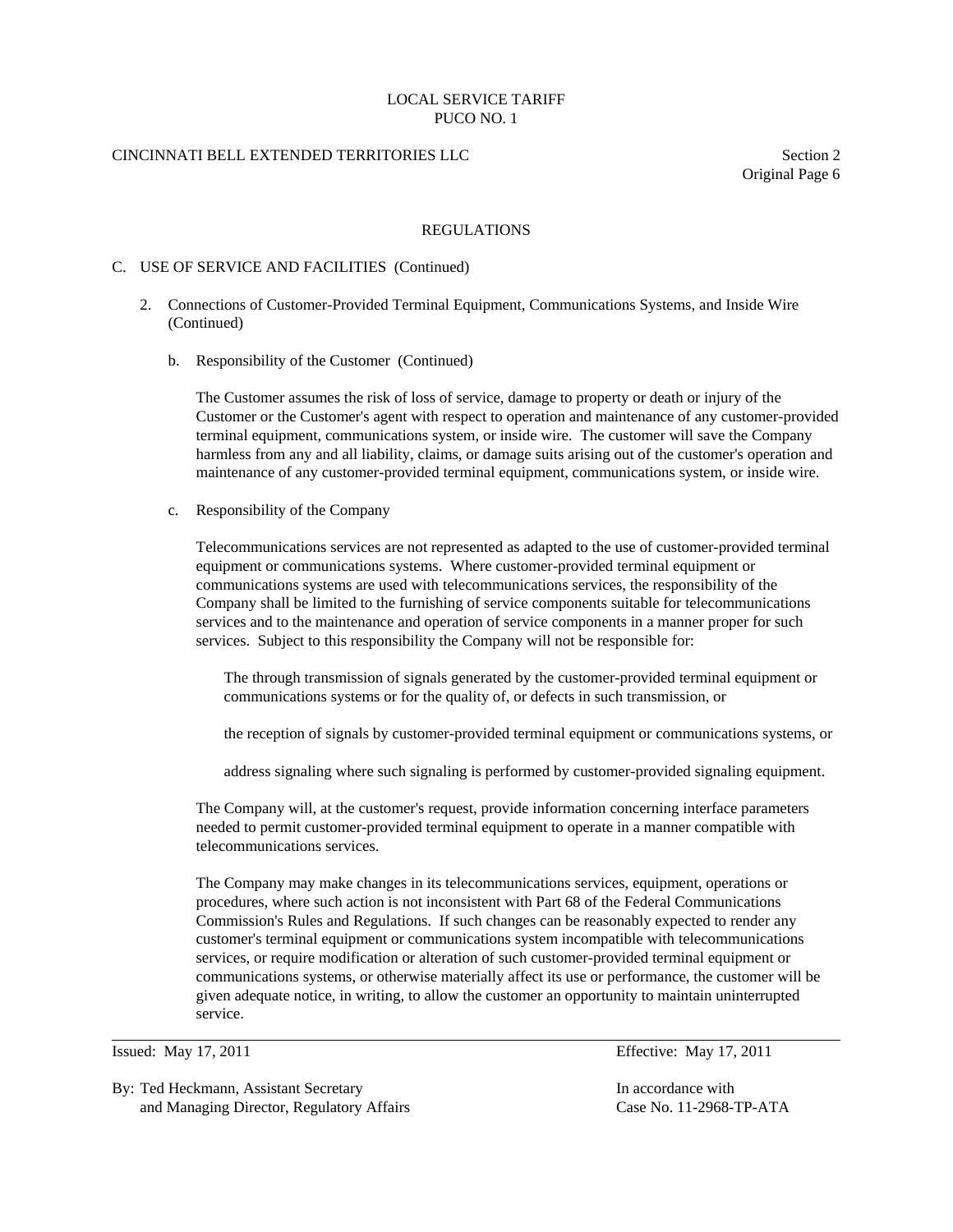# CINCINNATI BELL EXTENDED TERRITORIES LLC Section 2

Original Page 7

### REGULATIONS

### C. USE OF SERVICE AND FACILITIES (Continued)

- 2. Connections of Customer-Provided Terminal Equipment, Communications Systems, and Inside Wire (Continued)
	- d. Violation of Regulations

 When any customer-provided terminal equipment or communications system is used with telecommunications services in violation of any of the provisions in this Part C.2., the Company will take whatever immediate action is necessary for the protection of the telecommunications network and Company employees, and will promptly notify the customer of the violation.

 The customer must discontinue use of the terminal equipment or communications system or correct the violation and must confirm in writing to the Company within 10 days, following the receipt of written notice from the Company, that such use has ceased or that the violation has been corrected. Failure of the customer to discontinue such use or to correct the violation and to give the required written confirmation to the Company within the time stated above will result in suspension of the customer's service until the customer complies with the provisions of this tariff and the Company's service agreements.

e. Connection of Registered Equipment

 Registered Equipment denotes equipment which complies with and has been approved within the registration provisions of FCC Part 68.

 Customer-provided registered terminal equipment, registered protective circuitry, and registered communications systems may be directly connected at the customer premises to the telecommunications network, subject to FCC Part 68.

f. Premises Wiring Associated With Registered Communications Systems

 Premises wiring is wiring which connects separately-housed equipment entities or system components to one another, or wiring which connects an equipment entity or system component with the telephone network interface or demarcation point not within an equipment housing. All premises wiring, whether fully protected or unprotected, must be installed in compliance with FCC Part 68.

 Customers who intend to connect premises wiring other than fully protected to the telephone network must give advance notice to the Company in accordance with the procedures specified in FCC Part 68 or as otherwise authorized by the FCC.

 $\overline{a}$ 

By: Ted Heckmann, Assistant Secretary In accordance with and Managing Director, Regulatory Affairs Case No. 11-2968-TP-ATA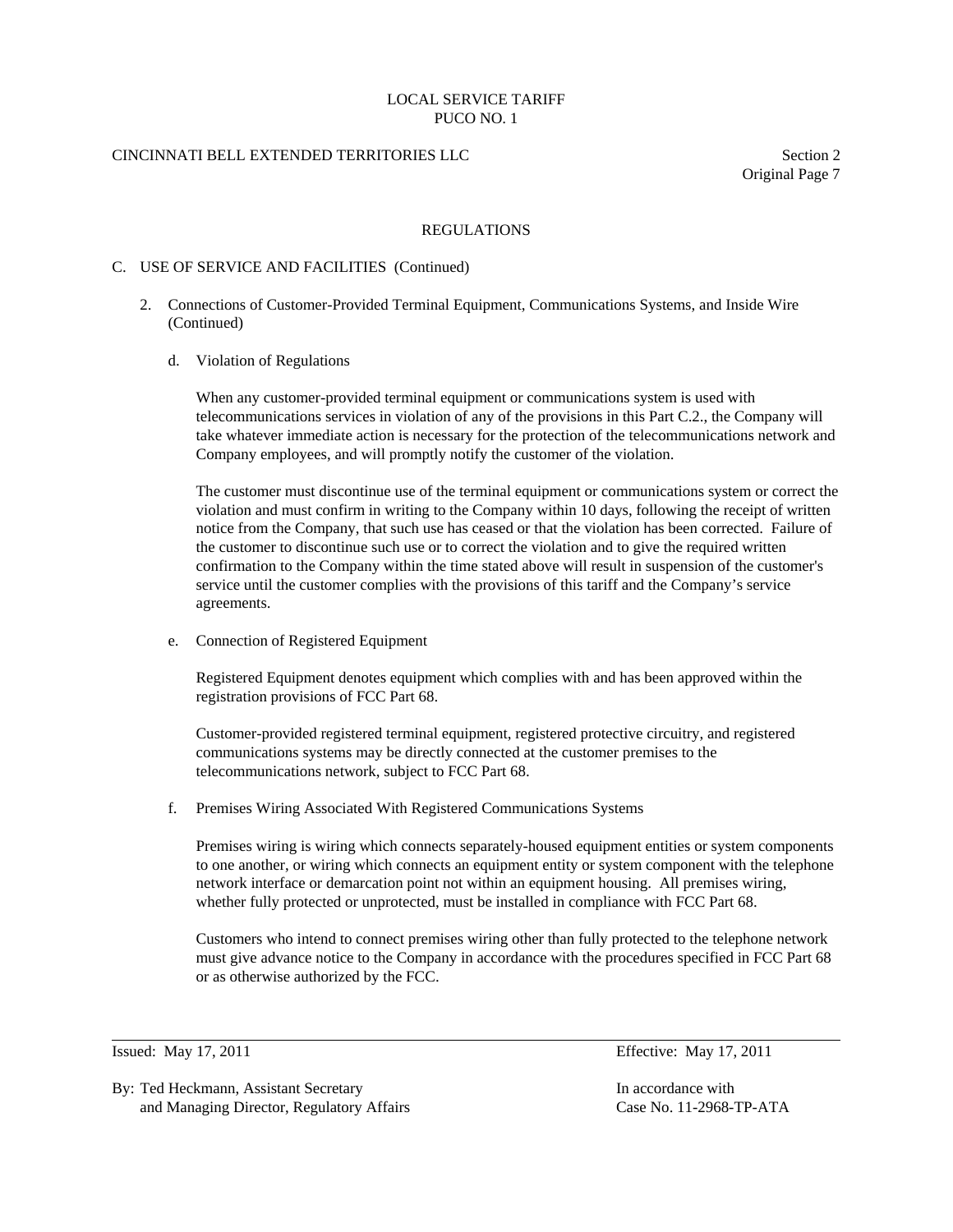# CINCINNATI BELL EXTENDED TERRITORIES LLC Section 2

Original Page 8

#### REGULATIONS

#### D. ESTABLISHMENT AND FURNISHING OF SERVICE

#### 1. Application for Service

 The Company may refuse an application for service if objection is made by or on behalf of any governmental authority to the furnishing of service.

 An application for service becomes a contract upon the establishment of service. Neither the contract nor any rights acquired under it may be assigned or transferred in any manner except as specifically provided for in this tariff. Requests for additional service, when established, become a part of the original contract, except that each item of additional service is furnished subject to payment of applicable charges. Any change in rates or regulations authorized by legally constituted authorities acts as a modification of all contracts to that extent, subject to Commission notice requirements.

 If an applicant has an outstanding account with the Company, the Company reserves the right to reject application for service until the amount due has been paid in full.

 A contract for service may be transferred to another member of the family in the case of residence service and to another individual, partnership, association, or corporation in the case of nonresidence service. No billing adjustment for local exchange service previously furnished will be made, and the new customer must assume all outstanding indebtedness of the original customer. No charge applies to transfer service that is transferred in accordance with these provisions.

 $\overline{a}$ 

By: Ted Heckmann, Assistant Secretary **In accordance with** In accordance with and Managing Director, Regulatory Affairs Case No. 11-2968-TP-ATA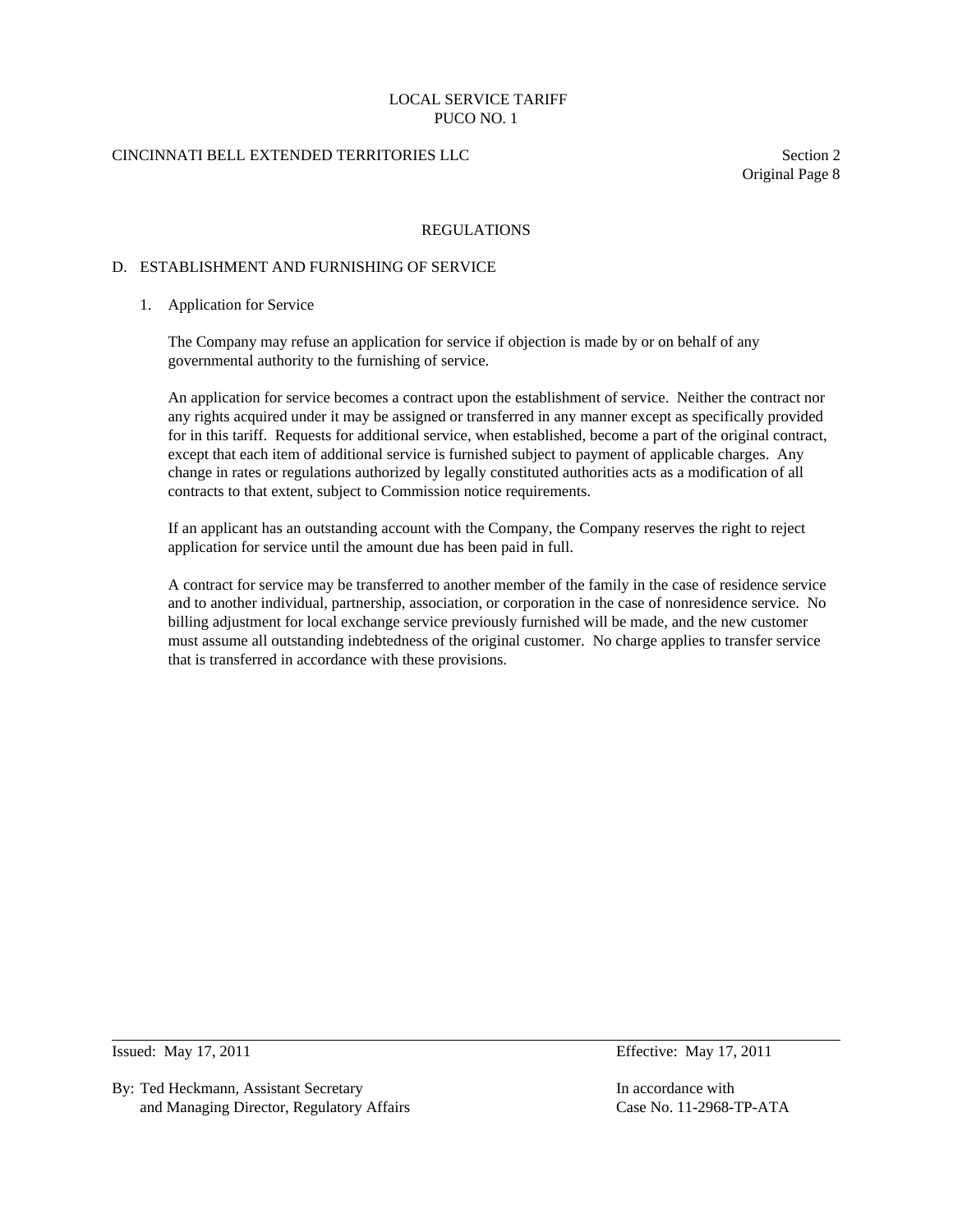# CINCINNATI BELL EXTENDED TERRITORIES LLC Section 2

Original Page 9

#### REGULATIONS

#### D. ESTABLISHMENT AND FURNISHING OF SERVICE (Continued)

2. Application of Nonresidence and Residence Rates

 Although the location of a customer's telephone service or the type of directory listing desired may in most cases serve as a satisfactory basis for determining whether nonresidence or residence rates apply, final determination will be based on the criteria in this Part D.2.

a. Nonresidence Rates

 Telephone service is classified and charged for as nonresidence when a nonresidence listing is furnished. Telephone service is also classified and charged for as nonresidence when:

- 1. The service is:
	- a. Used regularly in the pursuit of monetary gain from an occupation, commercial activity, or industrial effort; or
	- b. Used primarily in conjunction with a nonprofit activity of a service, organizational, professional, institutional, or charitable nature; or
	- c. Advertised regularly for the purpose of soliciting calls to the customer's telephone number;

#### and

- 2. The customer is not:
	- a. A customer of other nonresidence telephone service used in the principal conduct of the activity in which the customer is engaged; or
	- b. An employee or a representative of a customer to other nonresidence telephone service used in the principal conduct of the activity in which the customer is engaged.

 $\overline{a}$ 

By: Ted Heckmann, Assistant Secretary **In accordance with** In accordance with and Managing Director, Regulatory Affairs Case No. 11-2968-TP-ATA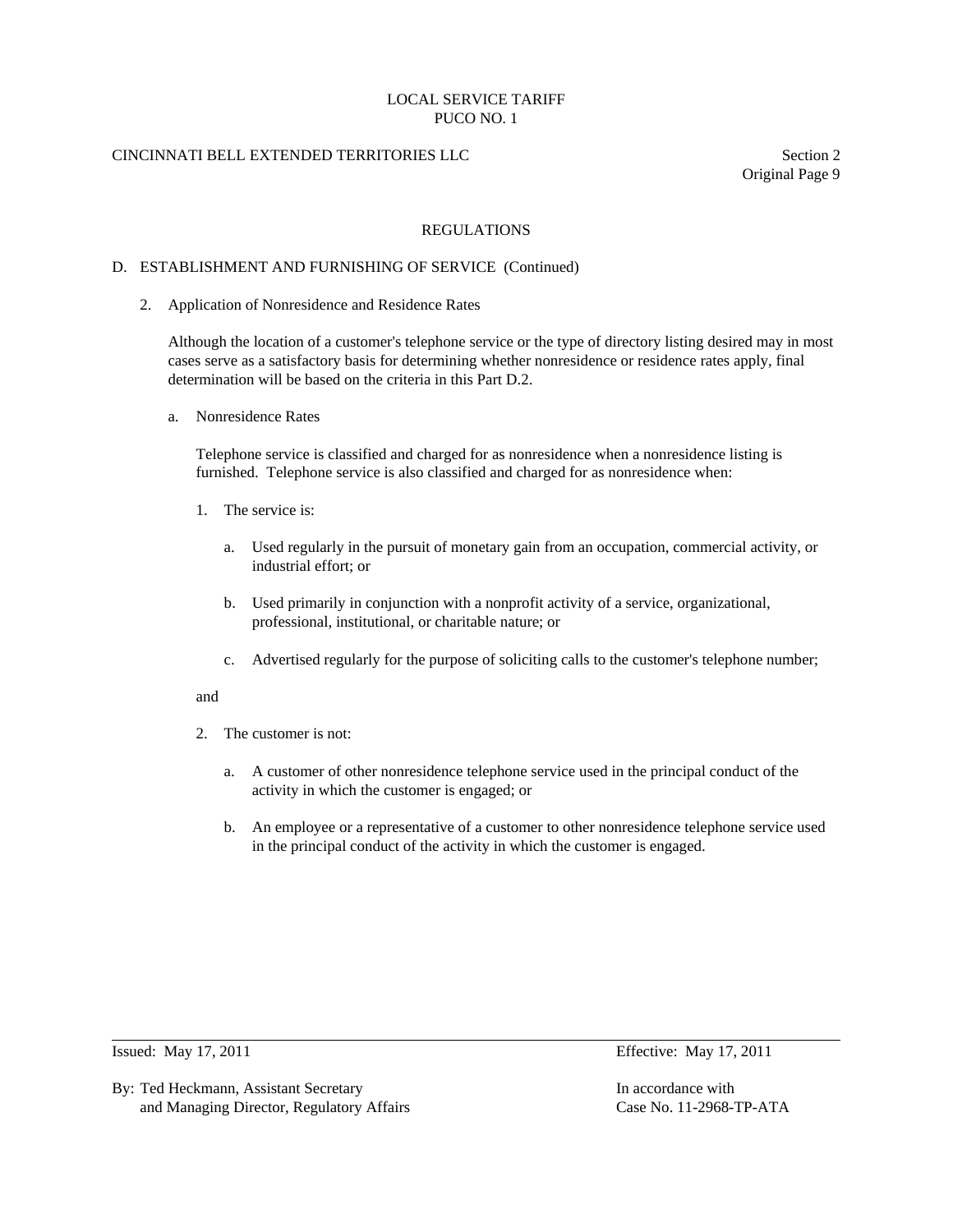# CINCINNATI BELL EXTENDED TERRITORIES LLC Section 2

Original Page 10

### REGULATIONS

#### D. ESTABLISHMENT AND FURNISHING OF SERVICE (Continued)

- 2. Application of Nonresidence and Residence Rates (Continued)
	- b. Residence Rates

 Telephone service is classified and charged for as residence at all residences when the conditions requiring a nonresidence classification as set forth in Part D.2.a. preceding are not present.

 Telephone service is also classified and charged for as residence when furnished at any location as an access to a repeater control and/or autopatch facility of a bona fide amateur radio operator, organization, or society duly licensed as a primary station by the Federal Communications Commission as an amateur radio station pursuant to FCC Part 97. The Company may request a copy of the amateur radio station license prior to the installation of service.

 When it is determined that a residence service customer is using the service in such a manner that it should be classified and charged for as nonresidence service under the above provisions, the Company will reclassify the service of the customer to nonresidence and bill the customer the appropriate nonresidence rates. In the event the customer refuses to pay the applicable nonresidence rates, the Company may temporarily deny or discontinue the service under the provisions of this tariff applicable to payment for service.

3. Conversion of Nonresidence Service to Residence

 This tariff does not permit the purchase of local residential service for use or resale as nonresidence service. The Company may limit conversions of nonresidence service to residence in accordance with this restriction.

 $\overline{a}$ 

By: Ted Heckmann, Assistant Secretary In accordance with and Managing Director, Regulatory Affairs Case No. 11-2968-TP-ATA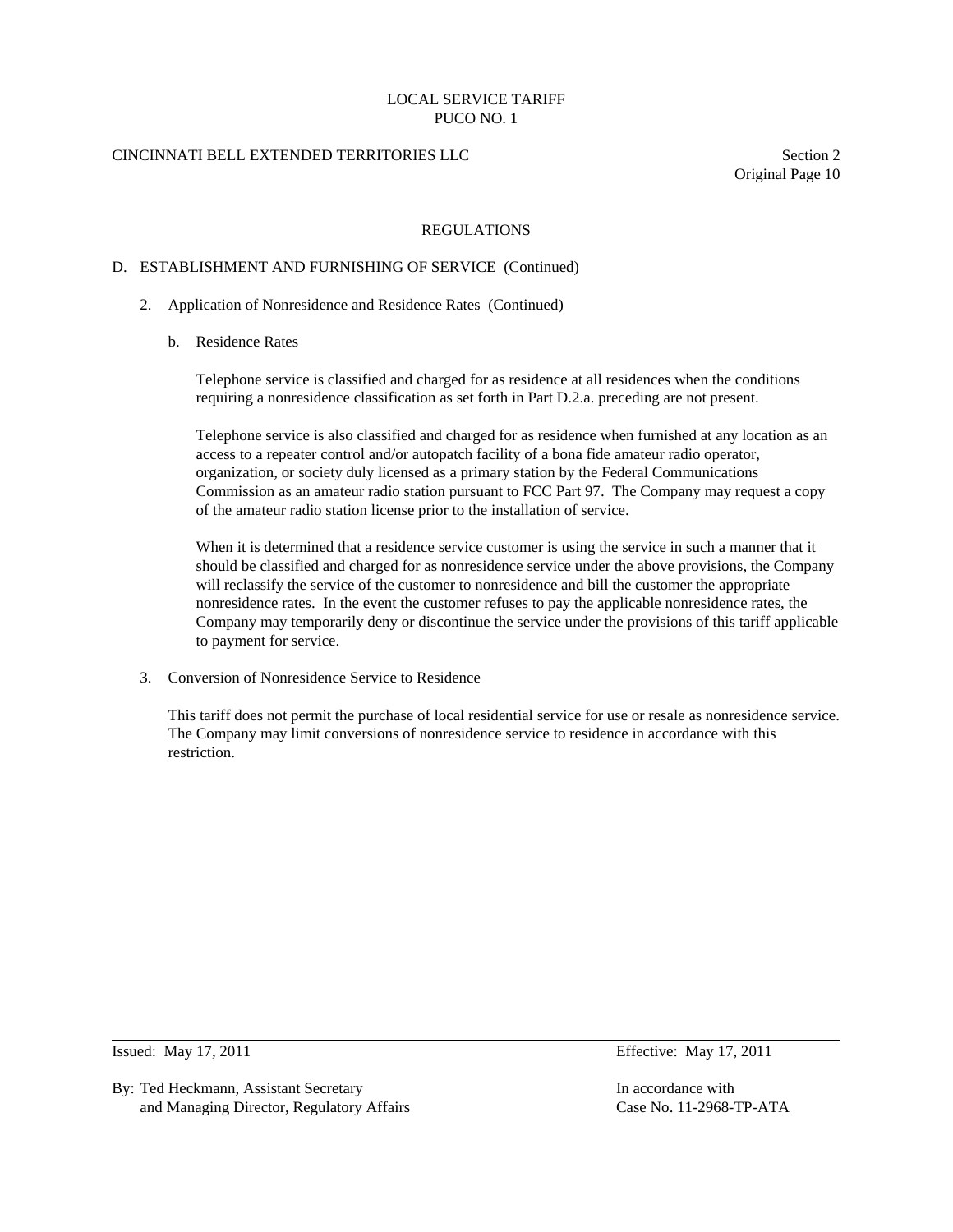# CINCINNATI BELL EXTENDED TERRITORIES LLC Section 2

Original Page 11

#### REGULATIONS

### D. ESTABLISHMENT AND FURNISHING OF SERVICE (Continued)

4. Deposits

 The Company may, in order to safeguard its interests, require an applicant or a customer to make a suitable deposit to be held by the Company as a guarantee of the payment of charges. With respect to BLES, such deposit will be in accordance 4901:1-6-12 O.A.C. The fact that a deposit has been made in no way relieves the applicant or customer from complying with the Company's regulations concerning advance payments and the prompt payment of bills on presentation. When the contract is terminated, the amount of the deposit and any accrued interest as required by law is credited to the customer's account and any credit balance which may remain is refunded. The Company will review annually each active account for which a deposit is being held and will refund the deposit plus accrued interest as required by law for qualified customers in the form of a check or credit.

5. Telephone Numbers

 The Company will administer telephone numbers in keeping with the rules and requirements of this Commission and the Federal Communications Commission and in accordance with the procedures established by the North American Plan Numbering Administrator (NANPA) and the Number Pooling Administrator. The customer has no property right to the telephone number which is assigned by the Company, or any right to continuance of service through any particular central office, and the Company reserves the right to change the telephone number or the central office designation, or both, of a customer whenever it deems it necessary to do so in the conduct of its business.

 $\overline{a}$ 

By: Ted Heckmann, Assistant Secretary **In accordance with** In accordance with and Managing Director, Regulatory Affairs Case No. 11-2968-TP-ATA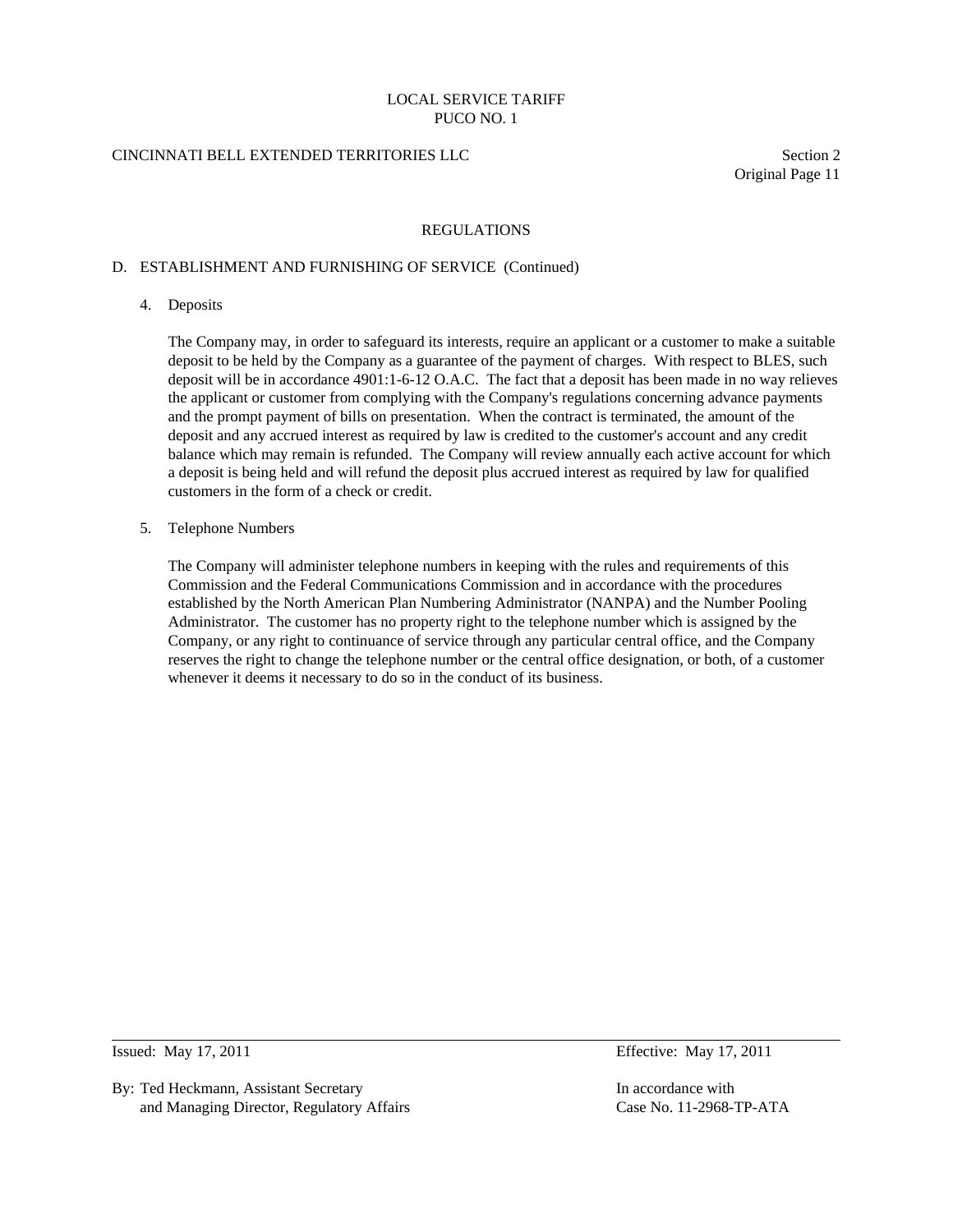# CINCINNATI BELL EXTENDED TERRITORIES LLC Section 2

Original Page 12

### REGULATIONS

### D. ESTABLISHMENT AND FURNISHING OF SERVICE (Continued)

#### 6. Payment for Service

 The Company incorporates, by reference, and will adhere to the billing requirements for BLES in Chapter 4901:1-6-12 O.A.C.

 Bills are rendered monthly and include charges for local service for the current service month and any applicable usage charges.

 A subscriber's bill will not be due earlier than 21 days from the bill date printed on the bill. If the bill is not paid by the due date, it then becomes past due. The customer is responsible for payment monthly and in accordance with the 21 day provision for payment, of all charges for facilities and services furnished the customer, including charges for services originated or charges accepted at such facilities.

 Prior written notice will be given if service is to be temporarily denied or the contract terminated for the non-payment of any sum due in accordance with Part D.7. of this section. Service will not be denied prior to seven days from the postmark on the notice.

 A subscriber who orders service or equipment installations, moves, or changes prior to the date of any increase in the one time charge applicable to such work will be subject to the one time charge in effect at the time the subscriber's order was received by the Company, provided the work is completed within the Company's normal installation interval in effect at the time the order was placed. However, if subsequent to the effective date of the increase in the one time charge, the completion of such work is delayed beyond the Company's normal installation interval and the delay is not caused by the Company, the subscriber will then be subject to the one time charge in effect at the time the work is completed by the Company.

 Customers who do not pay for service in accordance with this section may be assessed a Late Payment Fee and/or a Returned Check Charge as described in the Company's service agreements for local telephone services.

 $\overline{a}$ 

By: Ted Heckmann, Assistant Secretary **In accordance with** In accordance with and Managing Director, Regulatory Affairs Case No. 11-2968-TP-ATA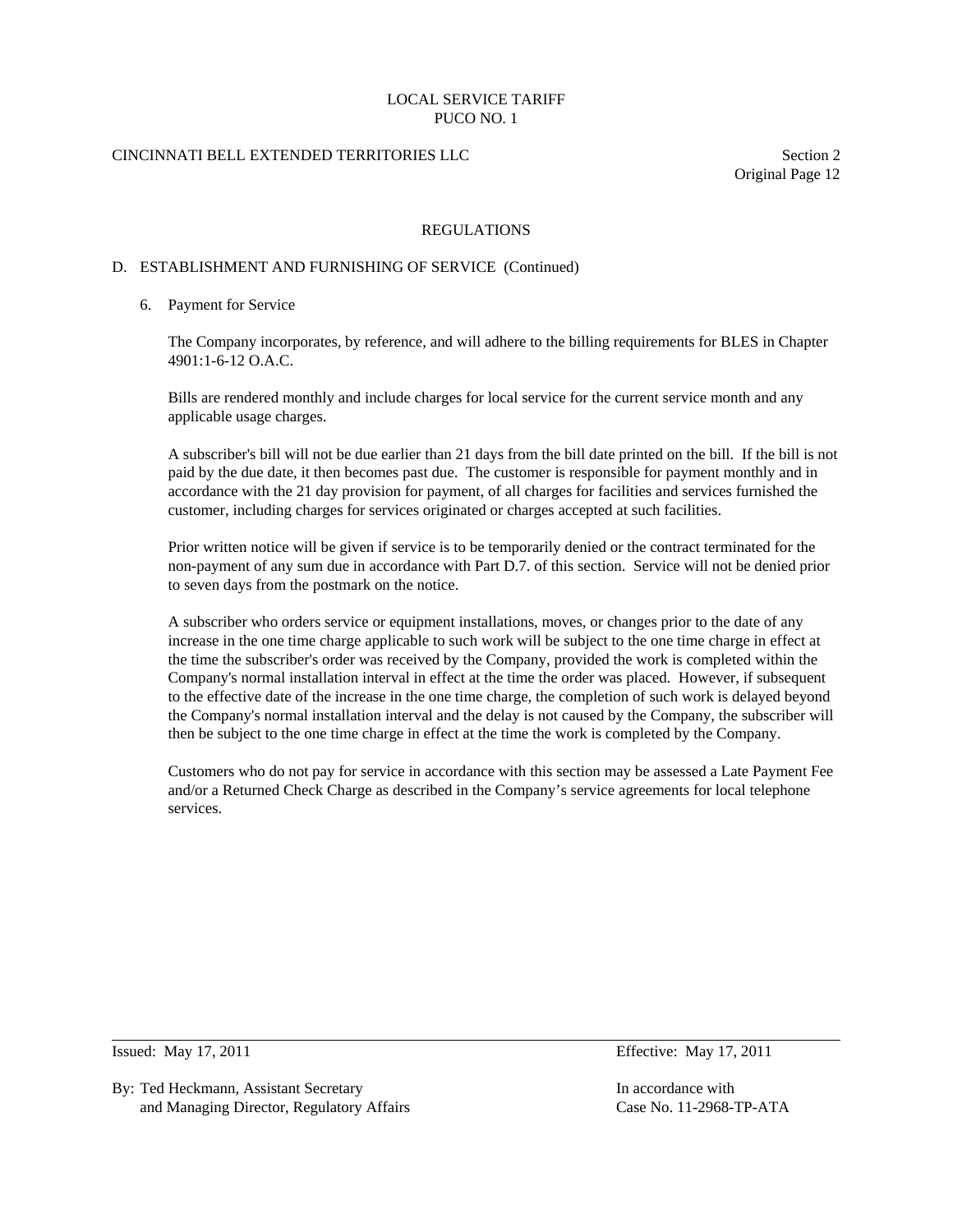# CINCINNATI BELL EXTENDED TERRITORIES LLC Section 2

Original Page 13

#### REGULATIONS

### D. ESTABLISHMENT AND FURNISHING OF SERVICE (Continued)

7. Denial or Disconnection of Service

 The Company incorporates by reference, and will adhere to Chapter 4901:1-6-12 O.A.C. regarding the denial and/or disconnection of BLES.

Service may be disconnected or refused when any of the following conditions exist:

 Violation of or noncompliance with the PUCO's regulations governing service supplied by the Company;

Failure to comply with municipal ordinances or other laws pertaining to telecommunications services;

Refusal by the subscriber to permit the Company necessary access to its facilities or equipment;

Failure to establish credit or make a deposit, when requested, for initial, current, or additional service;

 When an emergency may threaten the health or safety of a person, a surrounding area, or the Company's distribution system;

 In the event of a subscriber's use of telecommunications equipment in such a manner as to adversely affect the Company's equipment, its service to others, or the safety of the Company's employees or subscribers;

In the event of tampering with any facilities or equipment furnished and owned by the Company;

Violation of or noncompliance with the Company's rules or tariffs on file with the Commission.

 The Company will provide advance notice before service is refused, temporarily denied, or disconnected except where the customer tampers with the Company's equipment, the use or misuse or the Company's service and/or equipment adversely affects service to other customers, or to mitigate or avoid a safety hazard.

 The Company, under the provisions in of this Part D.7, may either temporarily deny service or terminate the contract without incurring any liability.

 $\overline{a}$ 

By: Ted Heckmann, Assistant Secretary **In accordance with** In accordance with and Managing Director, Regulatory Affairs Case No. 11-2968-TP-ATA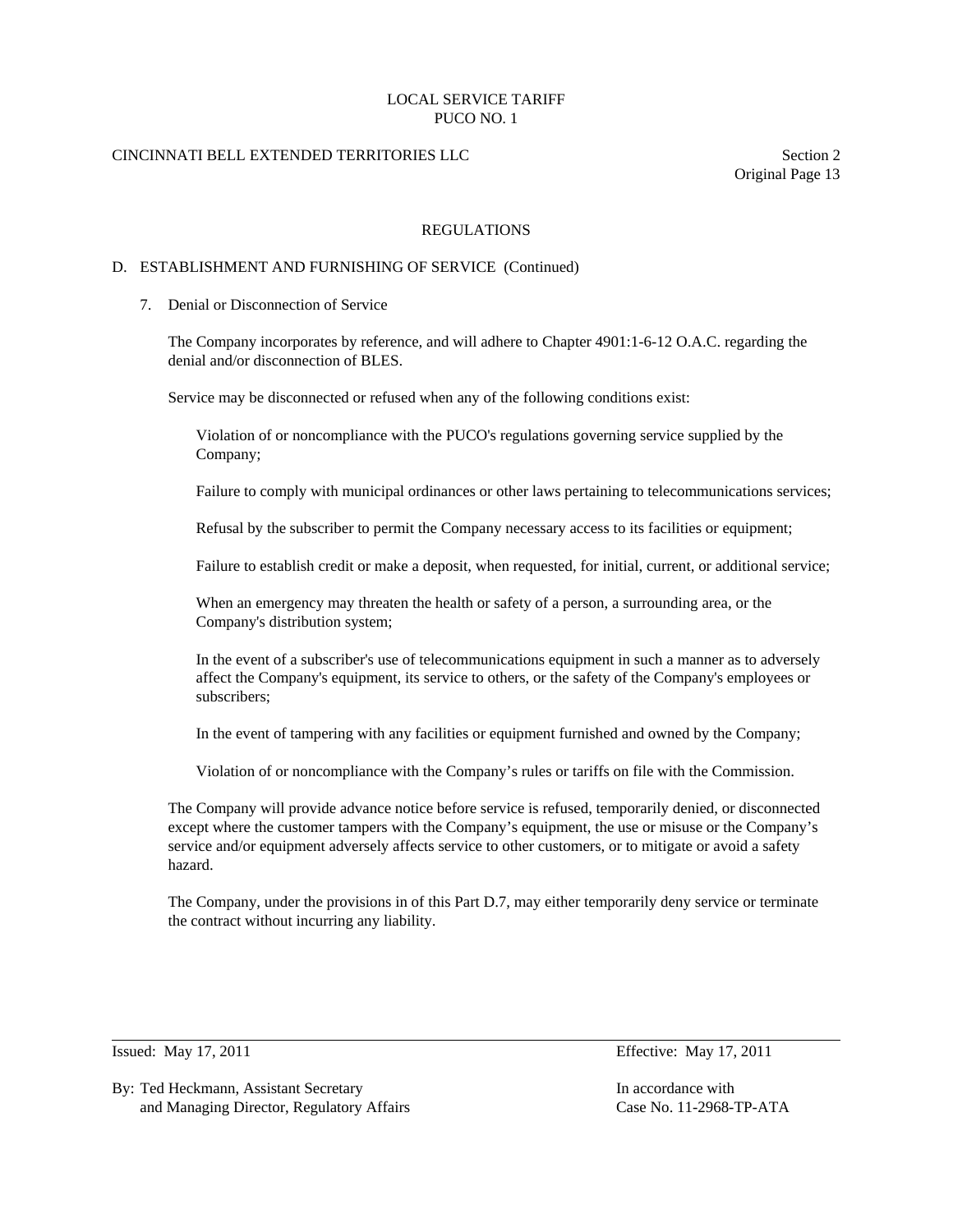# CINCINNATI BELL EXTENDED TERRITORIES LLC Section 2

Original Page 14

#### REGULATIONS

#### D. ESTABLISHMENT AND FURNISHING OF SERVICE (Continued)

#### 7. Denial or Disconnection of Service (Continued)

 If a subscriber or a member of the subscriber's household demonstrates that disconnection of service would be especially dangerous to his or her health, the Company will consider this circumstance when offering extended payment arrangements to avoid disconnection. Payment arrangements will be offered regardless of the credit class of the subscriber.

 Customers whose service is temporarily denied may be assessed a Restoral of Service Charge as shown in Section 3 of this tariff or as shown in the Company's service agreements for local telephone services.

 The Company reserves the right to discontinue or refuse service because of abuse or fraudulent use of service. Abuse or fraudulent use of service includes the use of service or facilities of the Company to transmit a message or to locate a person or otherwise to give or obtain information without payment, or violation of any law or regulation pertaining to telecommunications service.

Service may not be refused, denied or disconnected for any of the following reasons:

 Delinquency in payment for service by a previous occupant at the premises to be served, other than a current member of the same household;

Failure to pay for a class of service different from that being provided to the location of the account;

 Failure to pay any amount which, according to established payment dispute and resolution procedures, is in bona fide dispute;

 $\overline{a}$ 

By: Ted Heckmann, Assistant Secretary In accordance with and Managing Director, Regulatory Affairs Case No. 11-2968-TP-ATA